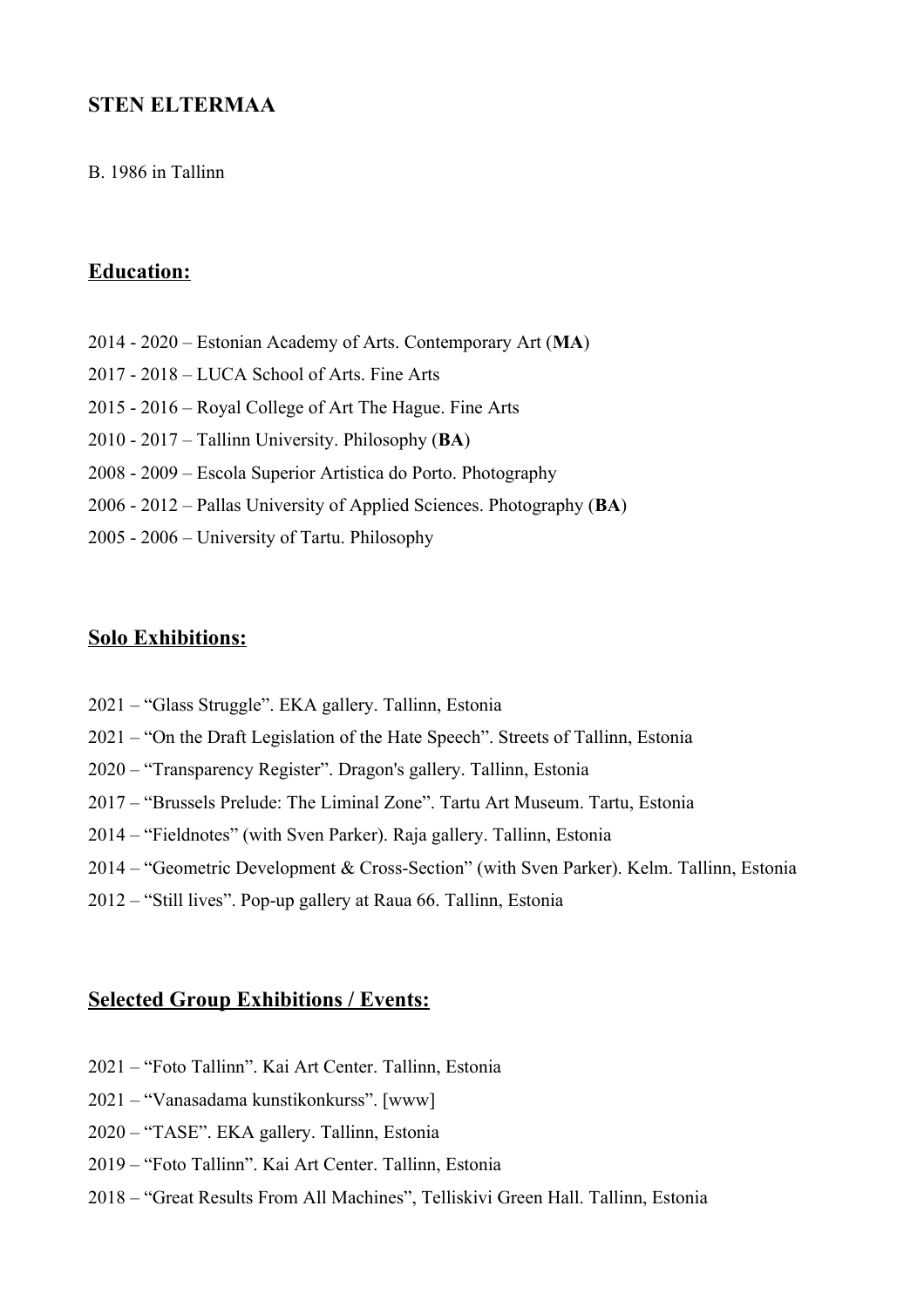- 2016 "Estonian Photographic Art Fair". Telliskivi Green Hall. Tallinn, Estonia
- 2016 "TASE film". Sõprus cinema. Tallinn, Estonia
- 2014 "Place as Playground". Dragon's cellar. Tallinn, Estonia
- 2014 "Rituals on Conditions of Clarity". ISFAG. Tallinn, Estonia
- 2013 "For Showing / For Selling". Rundum. Tallinn, Estonia
- 2012 "Memoirs From a Cold Utopia". Tallinn Art Hall. Tallinn, Estonia
- 2012 "Cross Time". Prospekto. Vilnius, Lithuania
- 2012 "For Ghosts". G*esamtkunstwerk-*event in Kadriorg. Tallinn, Estonia
- 2009 "Horizonte Zingst. Young Professionals". Panzerhalle. Kiel, Germany
- 2009 "12 Horas no Coração da Baixa". Aliados. Porto, Portugal
- 2009 "Reanimação". Lófte. Porto, Portugal
- 2008 "Over The Trash". KUMU. Tallinn, Estonia
- 2008 "Vapper Kalev is Teaching in School". Y-gallery. Tartu, Estonia
- 2008 "tartu.mov". Genialistide Klubi. Tartu, Estonia
- 2008 "Still Life". Kultuurikatel. Tallinn, Estonia

### **Reviews:**

"Tohoh, fotograafia võib ka selline olla!". Juhan Raud. Postimees, 02.09.2021 Krister Kivi, "Roosiaiast tagasi tänavatele". Postimees, 12.03.2021 Gregor Taul, "Tüpoloogiline paopunkt". Sirp, 24.04.2020 Tanel Rander, "Võõrandumise psühhogeograafia". Sirp, 15.12.2017 Indrek Grigor, "Sten Eltermaa ja Tarvo Hanno vaade Brüsselile". Klassikaraadio, 14.12.2017 Marten Esko, "Isiklik lähtepunkt ja selle materialiseering". Sirp, 15.01.2015 Siim Preiman, "Kirev kevad Tallinnas". Sirp, 03.04.2014 Kadri Veermäe, "Mitmetine deja-vu Kunstihoones". Sirp, 23.02.2012

#### **Selected Publications:**

- "Transparency Register". Echo Gone Wrong [www], 2020
- "Brüsseli prelüüd: liminaalne tsoon". Tartmus, 2017
- "Imago Mundi". Fabrica, 2016
- "Maio Claro". Maio Claro [www], 2012
- "Horizonte Zingst. Young Professionals". CQ Communication GmbH, 2009
- "rasKatarsis". rasKatarsis, 2008